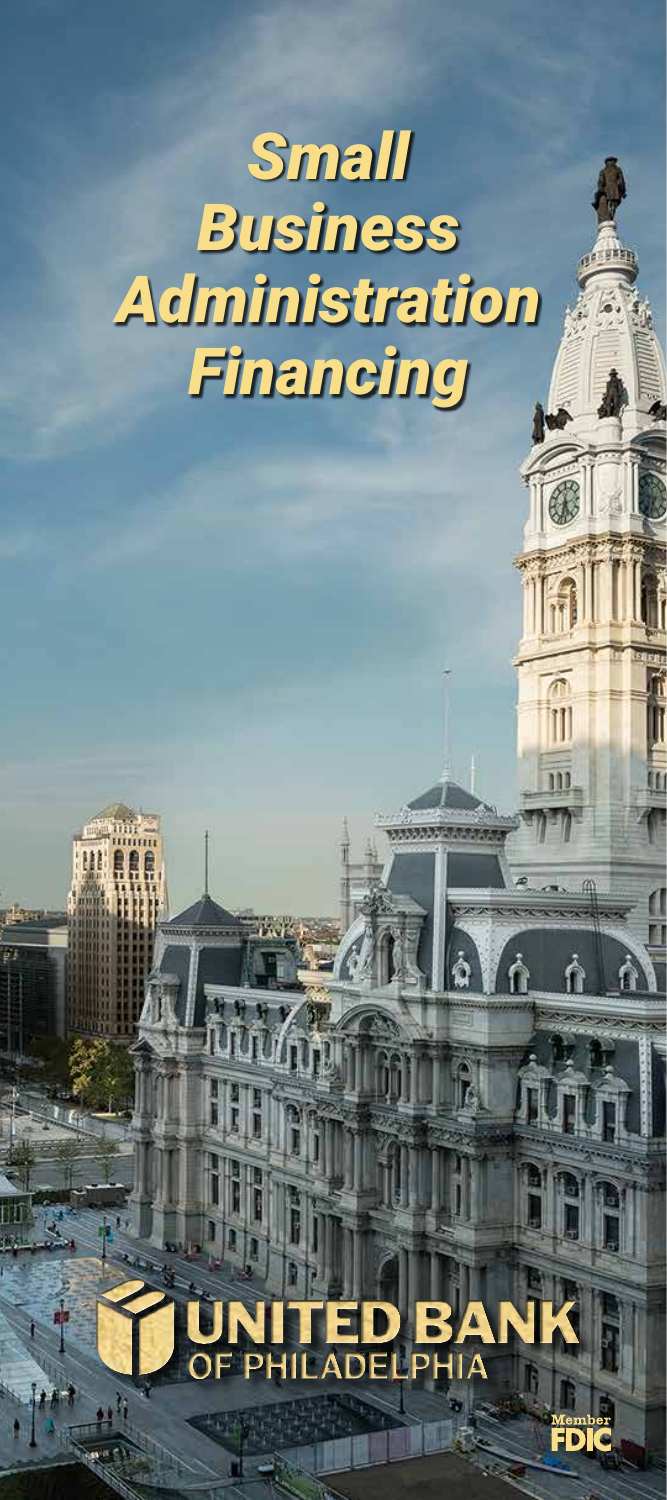# **SBA 7(a) LOAN PROGRAM**

This is the Small Business Administration's (SBA) primary program. It is designed to help eligible small businesses obtain financing for a variety of business purposes under the guarantee of the U.S. Small Business Administration. SBA 7(a) is the most commonly used type of loan. The maximum SBA 7(a) loan amount is \$5,000,000.

#### **Use of Funds**

- Working Capital
- Equipment and inventory purchases
- Leasehold improvements
- Business acquisition
- Commercial real estate acquisition
- Business debt refinancing

#### **SBA Guaranteed Percentages**

- 85% guarantee for loans up to \$150,000
- 75% guarantee for loans greater than \$150,000

#### **Terms**

The maximum loan maturities vary depending on the use of proceeds:

- Working capital—5 to 7 years
- Fixed asset acquisition—7 to 10 years
- Leasehold improvements—7 to 10 years
- Business acquisition—10 years
- Commercial real estate acquisition—up to 25 years

#### **Interest Rate**

Variable rate tied to the Wall Street Journal Prime Rate plus a margin

### **Eligibility Requirements**

- Business must meet the SBA size standards as to annual gross sales or number of employees
- Business must be a for-profit operation
- Business must be located in the United States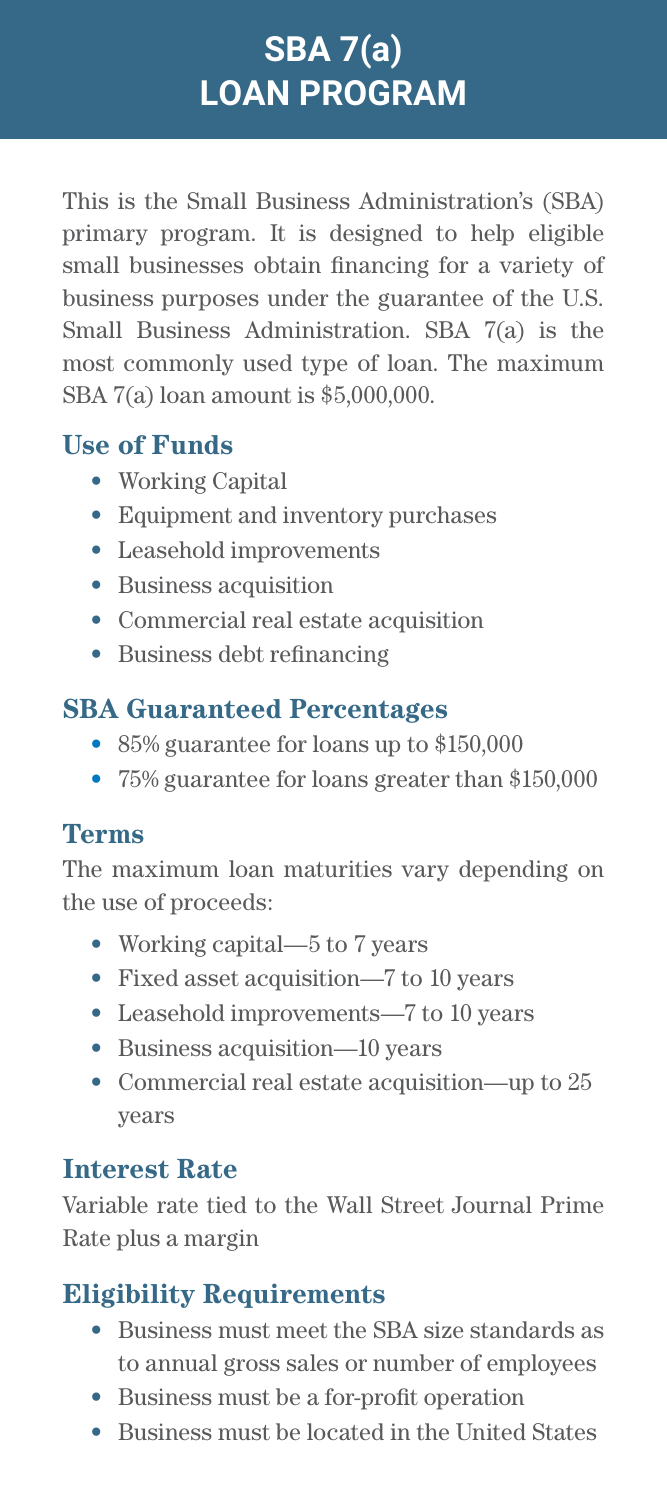# **SMALL BUSINESS ADMINISTRATION**

#### **Take advantage of the long repayment period with a United Bank of Philadelphia SBA Loan**

The U.S. Small Business Administration (SBA) was established in 1953 by Congress with the mission to "promote" and assist small businesses by providing financing assistance through loan guarantees, management counseling, training and assistance in obtaining government procurement contracts.

United Bank of Philadelphia provides financing assistance through the SBA 7(a) Loan Program. The loan proceeds may be used for commercial real estate acquisition, construction, leasehold improvement, equipment and inventory purchase, business acquisition, business debt refinancing and working capital.

#### **Major advantages of a SBA Loan**

Below are the major advantages of the SBA 7(a) Loan Program:

- Low down payment (as low as  $10\%$ )
- Flexible requirement on collateral
- Longer terms than most conventional loans (up to 25 years)\*

*\*Owner occupied Commercial Real Estate acquisition*

#### **Contact Information**

**Coston Cobbs, Senior Lending Officer** E: Ccobbs@ubphila.com T: 215-231-3692

**Juliette Williams-Holmes, Commercial Lender** E: Jwilliamsholmes@ubphila.com T: 215-231-3679

**www.ubphila.com**

## **So Much More Than Banking.** SM